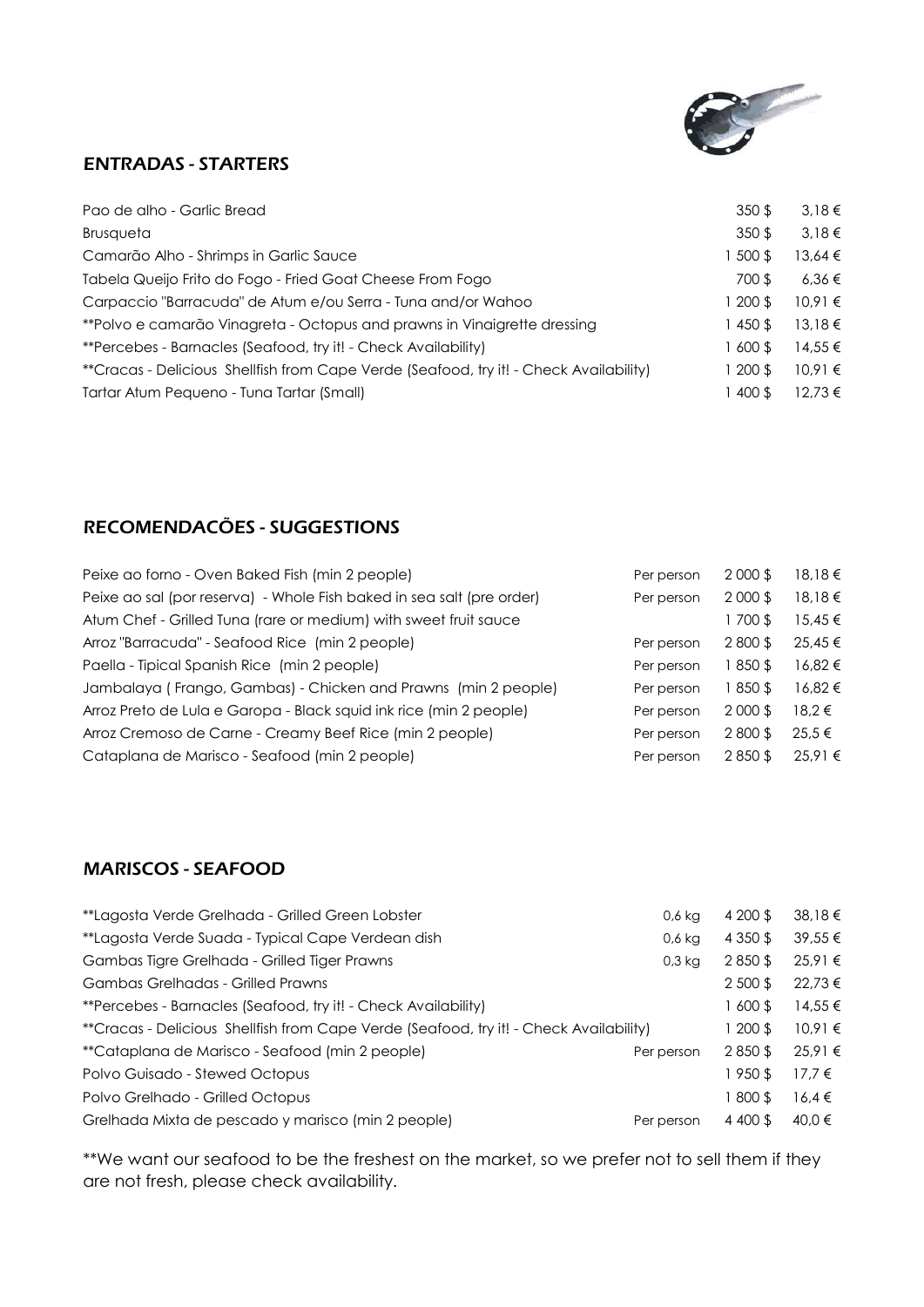

### PEIXE - FISH

| Espetada de Peixe, Gambas e Polvo - Grilled Skewer Fish, prawns and octopus |            | 1 350 \$ | $12,3 \in$ |
|-----------------------------------------------------------------------------|------------|----------|------------|
| Peixe do dia Grelhado - Grilled Fresh Local Fish                            |            | 1 350 \$ | $12.3 \in$ |
| Peixe ao forno - Oven Baked Fish (min 2 people)                             | Per person | 2 000 \$ | 18,2€      |
| Peixe ao sal (por reserva) - Whole Fish baked in sea salt (pre order)       | Per person | 2 000 \$ | 18,2€      |
| Tartar Atum - Tuna Tartar                                                   |            | 1850\$   | $16,8 \in$ |
| Tataki de Atum com Tobiko e Wakame - Tuna Tataki with Tobiko and Wakame     |            | 1450\$   | $13.2 \in$ |
| Atum Chef - Chef's Tuna (rare) with Bittersweet fruit sauce                 |            | 1750\$   | 15.9€      |
| Atum Grelhado - Grilled Tuna                                                |            | 1 150 \$ | $10,5 \in$ |
| Atum com Encebolado de Laranja - Tuna with Onions and Orange Sauce          |            | 1 350 \$ | $12.3 \in$ |
| Atum Crema Limão - Tunna Lemon Cream                                        |            | 1 350 \$ | $12.3 \in$ |
| Atum a pimenta - Tuna with Pepper sauce                                     |            | 1 350 \$ | $12,3 \in$ |
| Serra Grelhado - Grilled Wahoo                                              |            | 1 150 \$ | $10,5 \in$ |
| Serra com Encebolado de Laranja - Wahoo with Onions and Orange Sauce        |            | 1 350 \$ | $12.3 \in$ |
| Serra Crema de limão - Wahoo with Lemon Cream                               |            | 1 350 \$ | $12.3 \in$ |

## ARROZ - RICE

| Arroz "Barracuda" - Seafood Rice (min 2 people)                              | Per person | 2800\$   | 25.5 €     |
|------------------------------------------------------------------------------|------------|----------|------------|
| Paella - Tipical Spanish Rice (min 2 people)                                 | Per person | l 850 \$ | $16.8 \in$ |
| Jambalaya (Frango, Gambas, Chourico)-Chicken and Prawns (min 2people)        | Per person | 850\$    | 16.8€      |
| Arroz Preto de Lula e Garopa - Black rice with squid and Fish (min 2 people) | Per person | 2000\$   | $18.2 \in$ |
| Arroz Cremoso de Carne - Creamy Beef Rice (min 2 people)                     | Per person | 2800\$   | 25.5 €     |

### CARNES - MEAT

| T-Bone                                                                   | 0,5 kg 3 350 \$ 30,5 € |  |
|--------------------------------------------------------------------------|------------------------|--|
| Solomillo - Filet mignon                                                 | 2 500 \$ 22.7 €        |  |
| "Ribs" con molho caseiro BBQ- Pork Ribs oven baked with homade BBQ sauce | $1850$ \$ 16.8 €       |  |
| Coxa de Frango ao forno - oven baked Chicken Leg                         | $1000S$ 9.1 $\in$      |  |

### SALADAS - SALADS

| Salada de Atum Nicoise - Nicoise Tuna Salad                                     | Small | 800 \$ | 7,3 €      |
|---------------------------------------------------------------------------------|-------|--------|------------|
| Salada de Atum Niçoise - Niçoise Tuna Salad                                     | Bia   | 400 \$ | $12.7 \in$ |
| Salada Mixta                                                                    |       | 650S   | $5.9 \in$  |
| Salada com Camarão - Salads with Shrimps                                        |       | 800\$  | 7.3 €      |
| Salada de Tomate, queijo, rucola e doce de Pimentao-Tomato, Goat cheese, rucola |       | 750 \$ | $6.8 \in$  |
| and Pepper Jelly                                                                |       |        |            |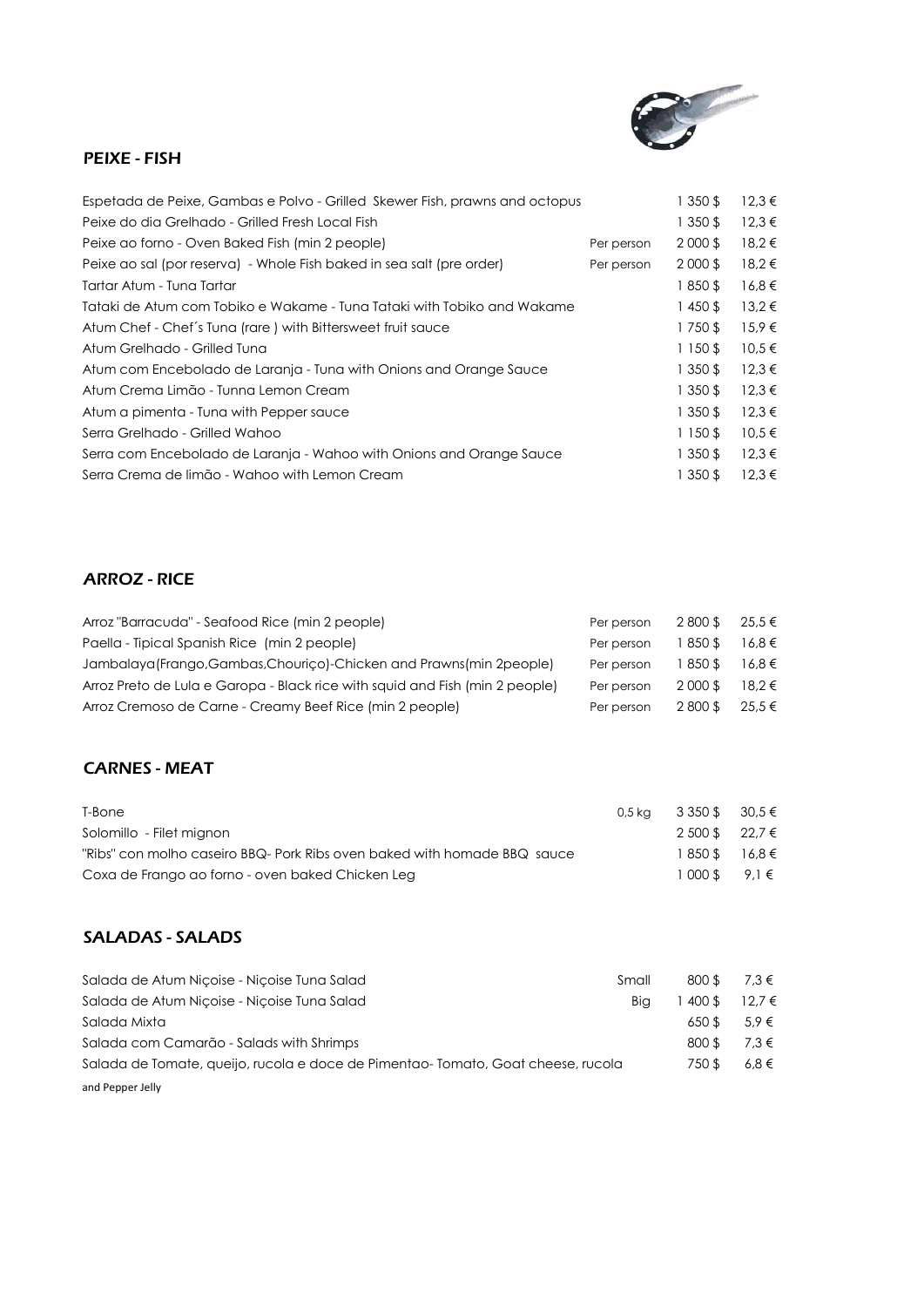

# SOPAS - SOUPS - OMELETTES

| Sopa de Marisco e Peixe - Seafood and Fish Soup | 650S  | $5.91 \in$ |
|-------------------------------------------------|-------|------------|
| Sopa de Frango - Chicken Soup                   | 650\$ | 5.91€      |
| Crema de Legumes - Vegetables Cream             | 600\$ | $5,45 \in$ |
| Menu infantil - Children's Menu                 |       |            |
| Omelette                                        | 700\$ | 6,36 €     |
| Chiken Nuggets and chip's                       | 750\$ | $6.82 \in$ |
|                                                 |       |            |

# PASTAS

| Spaguetti o Penne Tomato                              | 750 \$   | 6,82 €            |
|-------------------------------------------------------|----------|-------------------|
| Spaguetti o Penne com Tomate y Atum - Tomato and Tuna | $850$ \$ | 7.73 €            |
| Spaguetti o Penne "Barracuda" - Seafood Sauce         |          | 1300\$ 11,82€     |
| Spaguetti o Penne FOGO - Fogo Goat Cheese Sauce       | 850 \$   | 7.73 $\epsilon$   |
| Spaguetti o Penne Bolognesa                           |          | $1000$ \$ 9.09 €  |
| Lasanha Bolognesa                                     |          | $1100$ \$ 10.00 € |

# POSTRES - DESSERTS

| Pudim Coco - Coconut Pudding                                                | with Ice Cream +150 | 500 \$   | 4.55 €     |
|-----------------------------------------------------------------------------|---------------------|----------|------------|
| Mousse au Chocolat - Chocolate Mousse                                       |                     | 550\$    | 5.00 €     |
| Gelado - Ice Cream (Chocolate, Vanilla, Stracciatella, Biscuit, Strawberry) |                     | 400 \$   | $3.64 \in$ |
| Doce do Papaya e Queijo - Cheese and Papaya sweet Paste                     |                     | 500 \$   | 4.55 €     |
| Fruta do Dia - Fruit of the day                                             |                     | 400 \$   | $3.64 \in$ |
| Banana Flambée                                                              | with Ice Cream +150 | 700\$    | 6.36€      |
| Banana Split with 3 Ice Cream Scoops                                        |                     | 700\$    | 6.36€      |
| Salada de Fruta Tropical - Tropical Fruits Salad                            |                     | $650$ \$ | 5.91€      |
|                                                                             |                     |          |            |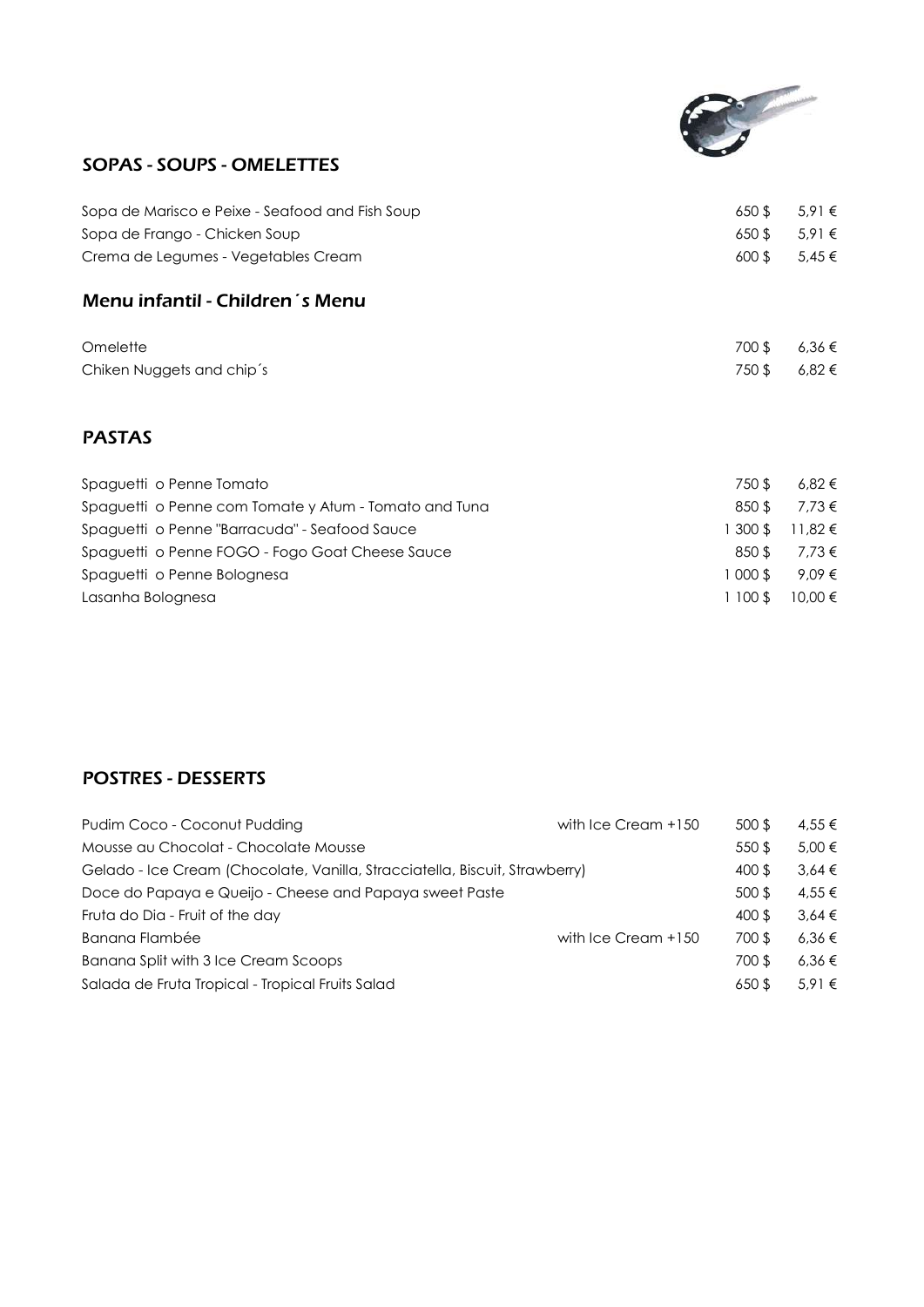# 

| <b>BEBIDAS - SOFT DRINKS</b>        |        |            | <b>CERVEZAS - BEER</b>       |
|-------------------------------------|--------|------------|------------------------------|
| Agua - Water 0,5 It                 | 100S   | $0.91 \in$ | Presión - Draft Beer         |
| Agua - Water 1,5 It                 | 200S   | $1.82 \in$ | Strela (Draft 25 cl)         |
| Zumos - Juices                      | 250 \$ | $2.27 \in$ | Strela (Draft 50 cl)         |
| <b>Zumos Naturais- Fresh Juices</b> | 400 \$ | $3.64 \in$ | Estrella Galicia (Draft 25 c |
| <b>Batidos - Milkshakes</b>         | 450 \$ | 4.09 €     | Estrella Galicia (Draft 50 c |
| Cola - Fanta - Sprite               | 280 \$ | $2.55 \in$ |                              |

#### CAFES - TEA

| Café - Coffe | 100S  | $0.91 \in$ |               |
|--------------|-------|------------|---------------|
| Te - Tea     | 120S  | $1.09 \in$ |               |
| Capuccino    | 150\$ | $1.36 \in$ |               |
| Irish Coffe  | 750\$ | $6.82 \in$ | <b>Brandy</b> |
|              |       |            | Napoleac      |
| Aperitive    |       |            | Carlos I      |
| Aperol       | 500\$ | 4,55 €     |               |

| ADEIOL                 | JUU D  | 9.OC.P     |            |
|------------------------|--------|------------|------------|
| Aperol Spritz          | 750\$  | $6.82 \in$ |            |
| Campari                | 550 \$ | 5.00 €     | Cognac     |
| Martini Branco - Rosso | 400 \$ | $3.64 \in$ | Hennessy ' |
| Porto wine             | 450 S  | 4.09 €     | Remy Mar   |

#### Cocktails

| Caipirinha             | 500\$    | 4,55 €     |                  |
|------------------------|----------|------------|------------------|
| Caipiroska             | 650\$    | 5,91 €     | Beefeater        |
| Margarita              | 750\$    | 6,82€      | Beefeater        |
| Mojito                 | 750\$    | 6,82€      | Bombay           |
| Pina Colada            | 750\$    | 6,82€      | <b>Bulldog</b>   |
|                        |          |            | Gordons          |
| <b>Liquors</b>         |          |            | <b>Hendriks</b>  |
| Amaretto Disaronno     | 650\$    | 5,91 €     | Tanqueray        |
| Amaro Montenegro       | 750\$    | $6,82 \in$ |                  |
| <b>Baileys</b>         | 650\$    | 5,91 €     | Ron              |
| Cointreau              | 1 000 \$ | 9,09€      | <b>Bacardi</b>   |
| Drambuie               | 800\$    | 7,27 €     | <b>Bacardi G</b> |
| Fernet Branca          | 650\$    | 5,91€      | Havana 3         |
| Frangelico             | 650\$    | 5,91€      | Havana 7         |
| <b>Grand Marnier</b>   | 1 100 \$ | 10,00€     | Santiago o       |
| Grappa                 | 450 \$   | 4,09€      |                  |
| Grogue (Cape Verde)    | $300$ \$ | 2,73 €     | Vodka            |
| Jagermeifter           | 450 \$   | 4,09€      | Absolut          |
| Licor Beirgo           | 450 \$   | 4,09€      | Smirnoff         |
| Limoncello             | 450 \$   | 4,09€      |                  |
| Macieira               | 400 \$   | $3,64 \in$ | Whisky           |
| Malibu                 | 450 \$   | 4,09€      | Ardmore          |
| Pastis                 | 450 \$   | 4,09€      | Chivas Re        |
| Ponche (Cape Verde)    | 350\$    | 3,18€      | Cutty Sark       |
| Safari                 | 450 \$   | 4,09€      | The Famor        |
| Sambuca                | 450 \$   | 4,09€      | Grants           |
| Sheridan               | 750\$    | 6,82€      | J&B              |
| Tía María              | 900\$    | 8,18€      | Johnnie W        |
| Tequila Jose Cuervo    | 450 \$   | 4,09 €     | Johnnie W        |
| Vermouth Cinzano Rosso | 400 \$   | $3,64 \in$ | John Jam         |
|                        |          |            |                  |

| <b>BEBIDAS - SOFT DRINKS</b> |          |            | <b>CERVEZAS - BEER</b>         |           |            |
|------------------------------|----------|------------|--------------------------------|-----------|------------|
| Agua - Water 0,5 lt          | $100$ \$ | 0,91€      | Presión - Draft Beer           |           |            |
| Agua - Water 1,5 lt          | 200 \$   | 1,82€      | Strela (Draft 25 cl)           | 250\$     | $2,27 \in$ |
| Zumos - Juices               | $250$ \$ | 2,27 €     | Strela (Draft 50 cl)           | 450 \$    | 4,09 €     |
| Zumos Naturais- Fresh Juices | 400 \$   | $3,64 \in$ | Estrella Galicia (Draft 25 cl) | 350\$     | 3,18€      |
| <b>Batidos - Milkshakes</b>  | 450 \$   | 4,09 €     | Estrella Galicia (Draft 50 cl) | 650\$     | $5,91 \in$ |
| Cola - Fanta -Sprite         | 280 \$   | 2,55 €     |                                |           |            |
|                              |          |            | <b>Botella - Bottle Beer</b>   |           |            |
|                              |          |            |                                |           |            |
|                              |          |            | SuperBock (Portugal)           | 250\$     | 2,27 €     |
|                              |          |            | Estrella Galicia (Spain)       | 300\$     | $2,73 \in$ |
| <b>CAFES - TEA</b>           |          |            | Strela (Cabo Verde)            | $250$ \$  | 2,27 €     |
| Café - Coffe                 | $100$ \$ | 0,91€      |                                |           |            |
| Te - Tea                     | 120\$    | $1,09 \in$ |                                |           |            |
| Capuccino                    | $150$ \$ | 1,36€      |                                |           |            |
| Irish Coffe                  | 750\$    | $6,82 \in$ | <b>Brandy</b>                  |           |            |
|                              |          |            | Napoleaon                      | 500\$     | 4,55 €     |
| <b>Aperitive</b>             |          |            | Carlos I                       | 850\$     | 7,73 €     |
| Aperol                       | $500$ \$ | 4,55 €     |                                |           |            |
| <b>Aperol Spritz</b>         | 750\$    | $6,82 \in$ |                                |           |            |
| Campari                      | 550\$    | 5,00 €     | Cognac                         |           |            |
| Martini Branco - Rosso       | 400 \$   | 3,64€      | Hennessy VSOP                  | 2 200 \$  | 20,00€     |
| Porto wine                   | 450 \$   | 4,09 €     | Remy Martin VSOP               | 2 000 \$  | 18,18€     |
| Cocktails                    |          |            | Gin                            |           |            |
| Caipirinha                   | $500$ \$ | 4,55 €     |                                |           |            |
| Caipiroska                   | 650\$    | 5,91€      | <b>Beefeater</b>               | $500$ \$  | 4,55 €     |
| Margarita                    | 750\$    | $6,82 \in$ | <b>Beefeater Pink</b>          | 650\$     | 5,91€      |
| Mojito                       | 750\$    | $6,82 \in$ | Bombay                         | $600$ \$  | $5,45 \in$ |
| Pina Colada                  | 750\$    | $6,82 \in$ | <b>Bulldog</b>                 | 950\$     | $8,64 \in$ |
|                              |          |            | Gordons                        | $500$ \$  | 4,55 €     |
| <b>Liquors</b>               |          |            | <b>Hendriks</b>                | $1200$ \$ | 10,91€     |
| Amaretto Disaronno           | 650\$    | 5,91 €     | Tanqueray                      | 750\$     | $6,82 \in$ |
| Amaro Montenegro             | 750\$    | $6,82 \in$ |                                |           |            |
| <b>Baileys</b>               | 650\$    | 5,91€      | Ron                            |           |            |
| Cointreau                    | 1 000 \$ | 9,09€      | <b>Bacardi</b>                 | 550\$     | 5,00 €     |
| Drambuie                     | 800\$    | 7,27 €     | <b>Bacardi Gold</b>            | 650\$     | 5,91 €     |
| Fernet Branca                | 650\$    | 5,91 €     | Havana 3                       | $500$ \$  | 4,55 €     |
| Frangelico                   | 650\$    | 5,91 €     | Havana 7                       | 650\$     | $5,91 \in$ |
| <b>Grand Marnier</b>         | 1 100 \$ | 10,00 €    | Santiago de Cuba               | 800\$     | 7,27 €     |
| Grappa                       | 450 \$   | 4,09€      |                                |           |            |
| Grogue (Cape Verde)          | $300$ \$ | 2,73 €     | Vodka                          |           |            |
| Jagermeifter                 | 450 \$   | 4,09 €     | Absolut                        | $500$ \$  | 4,55 €     |
| Licor Beirao                 | 450 \$   | 4,09 €     | Smirnoff                       | 450 \$    | 4,09 €     |
| Limoncello                   | 450 \$   | 4,09€      |                                |           |            |
| Macieira                     | 400 \$   | 3,64€      | <b>Whisky</b>                  |           |            |
| Malibu                       | 450 \$   | 4,09€      | Ardmore                        | 1 000 \$  | 9,09€      |
| Pastis                       | 450 \$   | 4,09 €     | Chivas Regal 12                | $1200$ \$ | 10,91€     |
| Ponche (Cape Verde)          | $350$ \$ | 3,18€      | Cutty Sark                     | $550$ \$  | 5,00 €     |
| Safari                       | 450 \$   | 4,09 €     | The Famous Grous               | $600$ \$  | $5,45 \in$ |
| Sambuca                      | 450 \$   | 4,09 €     | Grants                         | $500$ \$  | 4,55 €     |
| Sheridan                     | 750\$    | $6,82 \in$ | J&B                            | 700\$     | $6,36 \in$ |
| Tía María                    | 900\$    | 8,18€      | Johnnie Walker Black           | $1100$ \$ | 10,00€     |
| Tequila Jose Cuervo          | 450 \$   | 4,09 €     | Johnnie Walker Red             | 650\$     | $5,91 \in$ |
| Vermouth Cinzano Rosso       | 400 \$   | $3,64 \in$ | John Jameson                   | 700\$     | 6,36€      |
|                              |          |            |                                |           |            |

Logan 1 000 \$ 9,09 € Withe Horse  $550 \text{ } \frac{6}{500} \in 5,00 \in$ Jack Daniel  $800 \text{ $}7,27 \in$